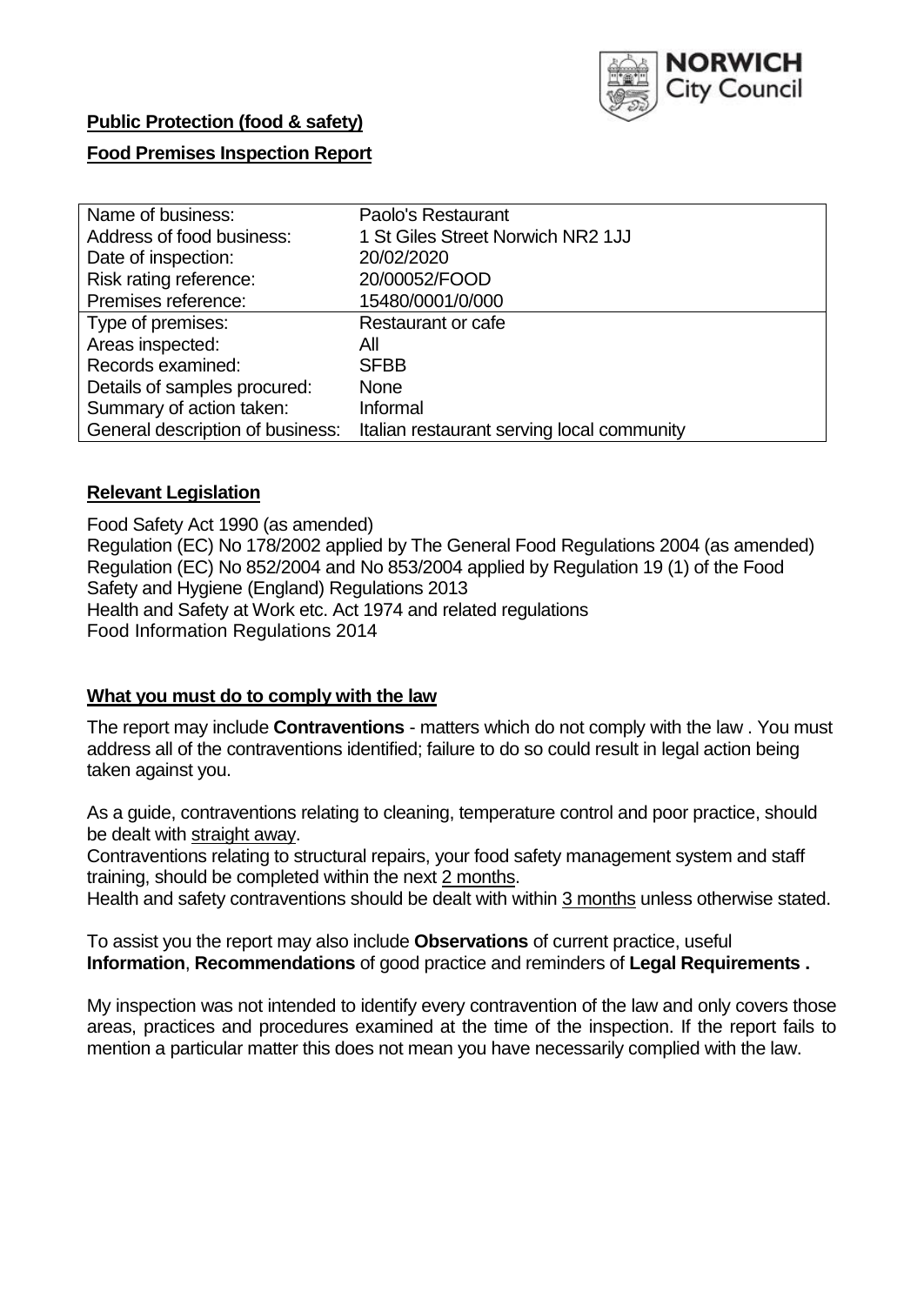# **FOOD SAFETY**

#### **How we calculate your Food Hygiene Rating:**

The food safety section has been divided into the three areas which you are scored against for the hygiene rating: 1. food hygiene and safety procedures, 2. structural requirements and 3. confidence in management/control procedures. Each section begins with a summary of what was observed and the score you have been given. Details of how these scores combine to produce your overall food hygiene rating are shown in the table.

| <b>Compliance Area</b>                     |          |    |           | <b>You Score</b> |                |    |           |    |                |  |  |
|--------------------------------------------|----------|----|-----------|------------------|----------------|----|-----------|----|----------------|--|--|
| Food Hygiene and Safety                    |          |    |           | $\Omega$         | 5              | 10 | 15        | 20 | 25             |  |  |
| <b>Structure and Cleaning</b>              |          |    | $\Omega$  | 5                | 10             | 15 | 20        | 25 |                |  |  |
| Confidence in management & control systems |          |    | $\Omega$  | 5                | 10             | 15 | 20        | 30 |                |  |  |
|                                            |          |    |           |                  |                |    |           |    |                |  |  |
| <b>Your Total score</b>                    | $0 - 15$ | 20 | $25 - 30$ |                  | $35 - 40$      |    | $45 - 50$ |    | > 50           |  |  |
| <b>Your Worst score</b>                    | 5        | 10 | 10        |                  | 15             |    | 20        |    |                |  |  |
|                                            |          |    |           |                  |                |    |           |    |                |  |  |
| <b>Your Rating is</b>                      | 5        | 4  |           | 3                | $\overline{2}$ |    |           |    | $\overline{0}$ |  |  |

Your Food Hygiene Rating is 3 - a generally satisfactory standard

## **1. Food Hygiene and Safety**

Food hygiene standards are generally satisfactory and maintained. There is evidence of some non-compliance with legal requirements. Some lapses are evident however generally you have satisfactory food handling practices and procedures and adequate control measures to prevent cross-contamination are in place. The contraventions require your attention; although not critical to food safety they may become so if not addressed. **(Score 10)**

000300

#### Contamination risks

**Contravention** The following exposed ready-to-eat food and or its packaging to the risk of cross-contamination with foodborne bacteria from raw meat or unwashed fruits and vegetables:

 staff were not fully aware of the of 14 allergens that need to be identified within your food business

#### Hand-washing

**Contravention** The following indicated that hand-washing was not suitably managed::

- staff were seen washing equipment in the wash hand basin
- equipment was seen draining in the wash hand basin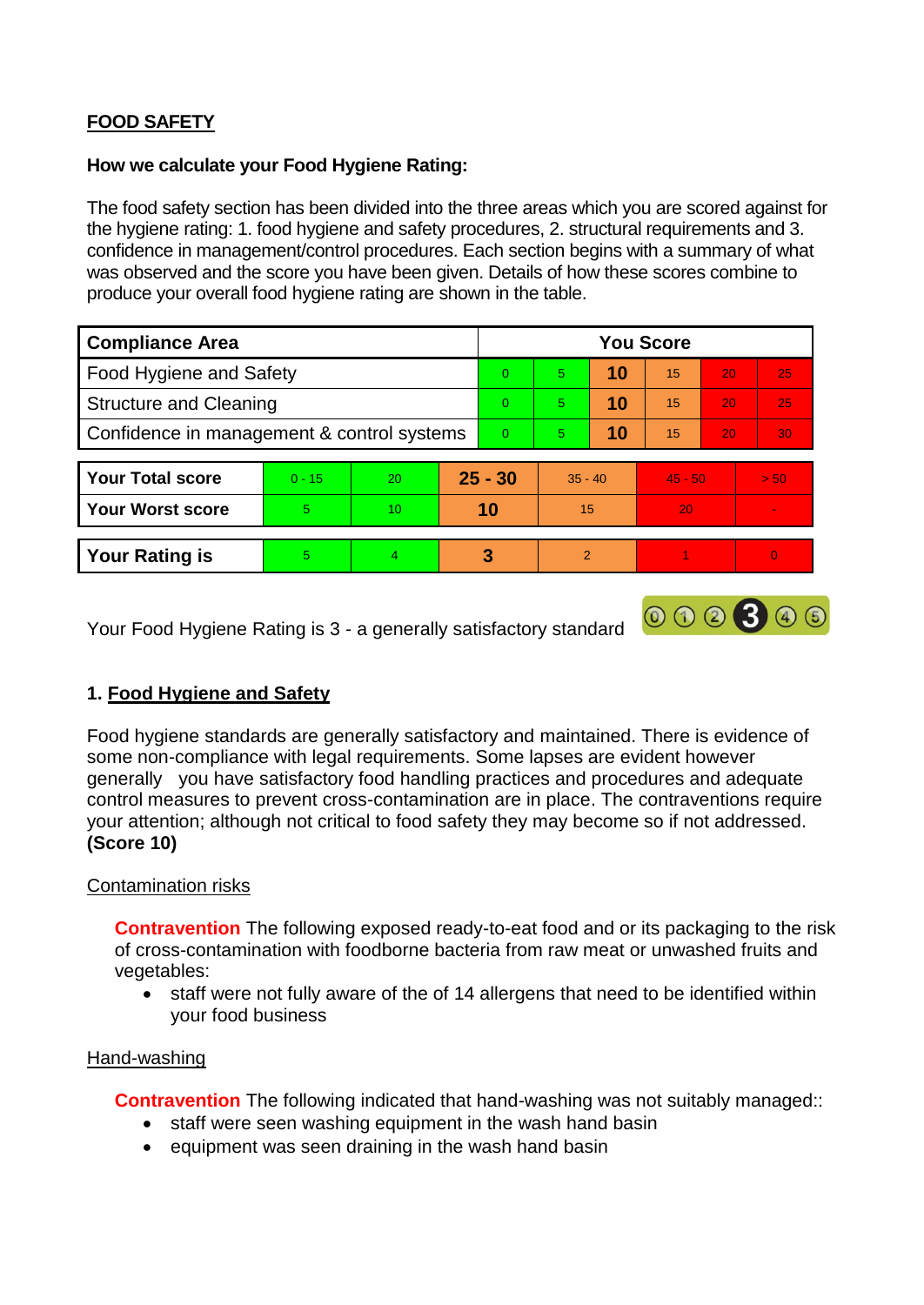**Legal Requirement** An adequate number of wash hand basins must be available for use, they must be suitably located and designated for cleaning hands.

### Unfit food

**Contravention** The following foods were past the USE BY date and were thrown away:

 packets of ready to eat salads were found passed their 'Use by' date. These were disposed of straight away when I brought this to your attention

**Information** High risk items bear a Use by date. You must not sell, use or intend to sell such items and should ensure you have checks in place to remove these from use.

#### **2. Structure and Cleaning**

The structure facilities and standard of cleaning and maintenance are of a generally satisfactory standard but there are some repairs and/or improvements which are required in order for you to comply with the law. Pest control and waste disposal provisions are adequate. The contraventions require your attention; although not critical to food safety they may become so if not addressed. **(Score 10)**

#### Cleaning of Structure

**Contravention** The following items were dirty and require more frequent and thorough cleaning:

- floor/wall junctions
- around equipment feet
- behind and under equipment

**Contravention** The following items could not be effectively cleaned and must be covered or made non-absorbent:

- mdf or chipboard shelves
- unsealed wooden structures

#### **Maintenance**

**Contravention** The following had not been suitably maintained and must be repaired or replaced:

- splits or holes in flooring
- broken, chipped ungrouted or missing tiles
- worn and / or peeling paint
- loose coving at wall floor junction

**Observation** You informed me that you are planning to install a new wash dedicated wash hand basin and in the process of fitting new white- roc wall cladding to your kitchen and rear store rooms.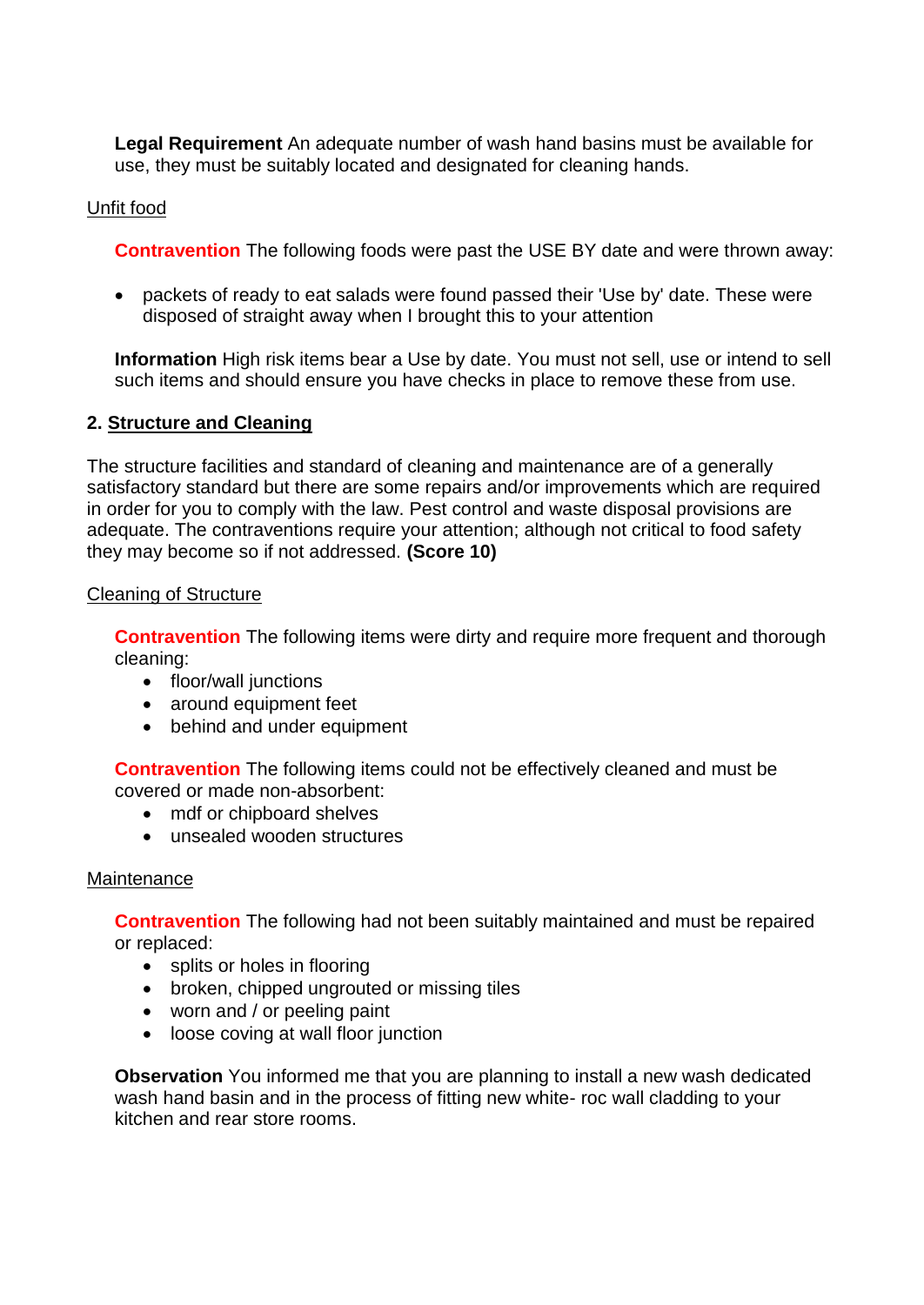### **3. Confidence in Management**

There are generally satisfactory food safety controls in place although there is evidence of some non-compliance with the law. All the significant food hazards are understood and controls are in place. Your records are appropriate and generally maintained but some deficiencies were identified. Some minor issues were identified relating to staff supervision and training. You have a satisfactory track record. The contraventions require your attention; although not critical to food safety they may become so if not addressed. **(Score 10)**

### Food Hazard Identification and Control

**Contravention** The following SAFE METHODS are missing from your Safer Food Better Business pack:

 you need to regularly audit your SFBB pack. You have changed your menu and old foods were still shown on your menu i.e swordfish

### Proving Your Arrangements are Working Well

**Contravention** You are not working to the following safe methods in your SFBB pack:

- your SFBB pages were too small. You have produced revised pages but these are not useable as there is insufficient space to record issues or for staff to sign off opening and closing checks. As discussed as an alternative you can use a 2020 dairy if you are unable to source new daily diary pages
- daily diary pages had not been properly completed
- training records / supplier lists

#### **Traceability**

**Observation** Your records were such that food could easily be traced back to its supplier.

#### Waste Food and other Refuse

**Observation** You had measures in place to dispose of waste food appropriately and were employing the services of an approved waste contractor.

## **Training**

**Contravention** The following evidence indicates there is a staff training need as food handlers:

• staff were using the wash hand basin to clean equipment

#### Infection Control / Sickness / Exclusion Policy

**Observation** Policies were in place to prevent any infected food handler from contaminating food.